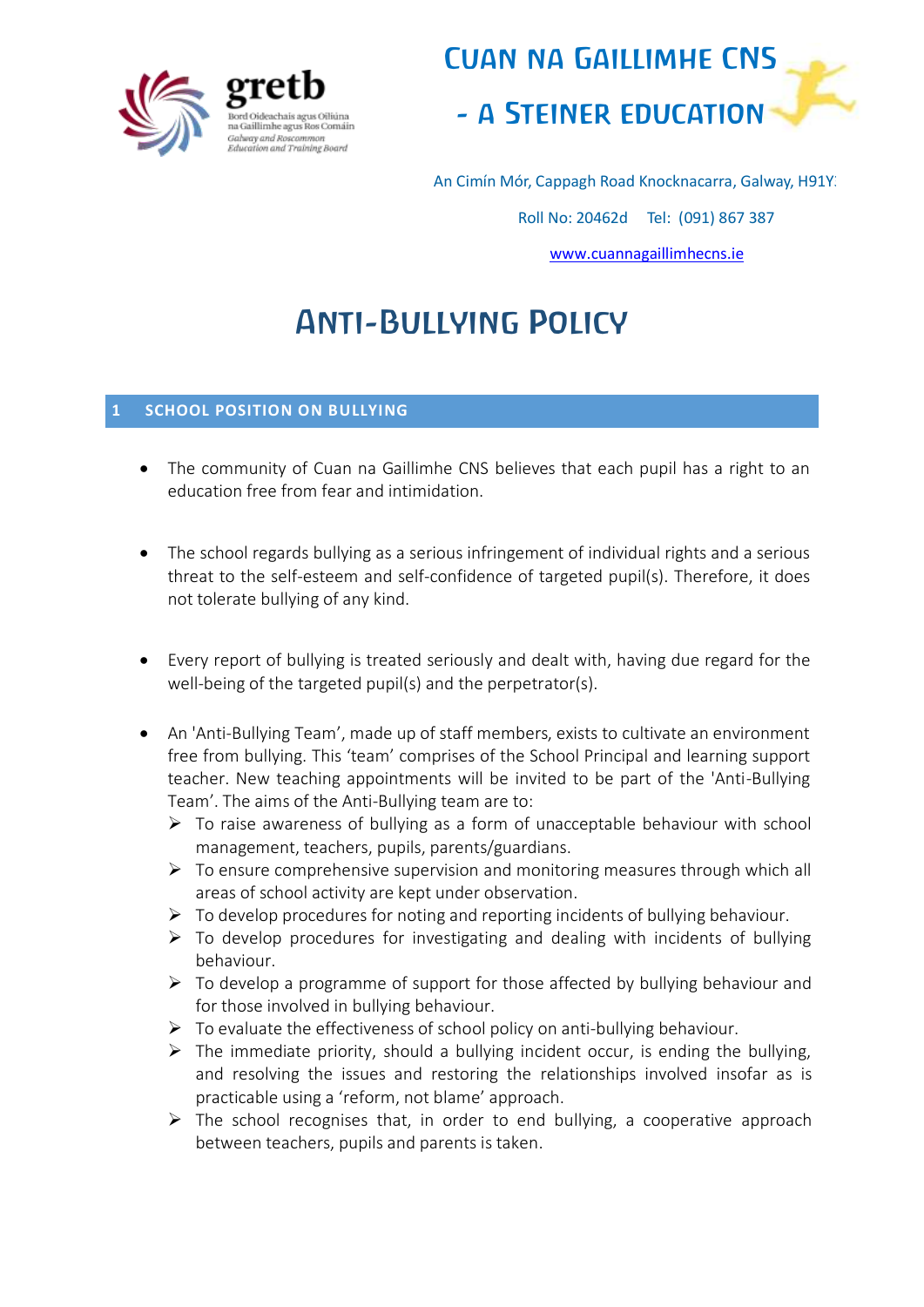#### **2 COMPLIANCE**

In accordance with the requirements of the Education (Welfare) Act 2000 and the code of behaviour guidelines issued by the NEWB, the Board of Management Cuan na Gaillimhe CNS has adopted the following anti-bullying policy within the framework of the school's overall code of behaviour. This policy fully complies with the requirements of the *Anti-Bullying Procedures for Primary and Post-Primary Schools*  which were published in September 2013.

#### **3 KEY PRINCIPALS**

The Board of Management recognises the very serious nature of bullying and the negative impact that it can have on the lives of pupils and is therefore fully committed to the following key principles of best practice in preventing and tackling bullying behaviour:

- A positive school culture and climate which-
	- $\triangleright$  is welcoming of difference and diversity and is based on inclusivity;
	- $\triangleright$  encourages pupils to disclose and discuss incidents of bullying behaviour in a non-threatening environment; and
	- $\triangleright$  promotes respectful relationships across the school community;
- Effective leadership;
- A school-wide approach;
- A shared understanding of what bullying is and its impact;
- Implementation of education and prevention strategies (including awareness raising measures) that-
	- $\triangleright$  builds empathy, respect and resilience in pupils; and
	- $\triangleright$  Explicitly address the issues of cyber-bullying and identity-based bullying including in particular, homophobic and transphobic bullying.
- **•** Effective supervision and monitoring of pupils;
- Supports for staff;
- Consistent recording, investigation and follow up of bullying behaviour (including use of established intervention strategies); and
- On-going evaluation of the effectiveness of the anti-bullying policy.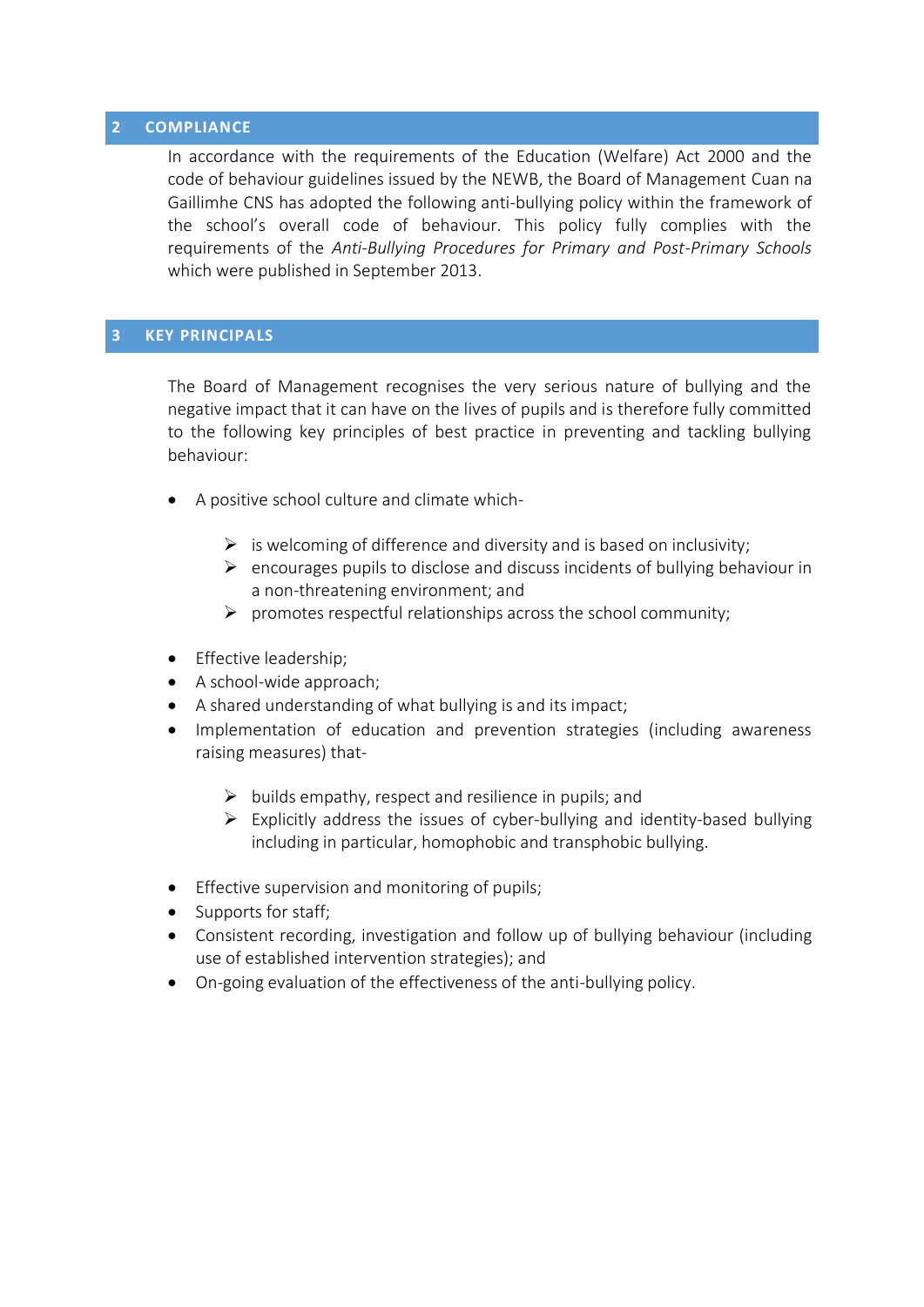#### **4 DEFINITION**

In accordance with the *Anti-Bullying Procedures for Primary and Post-Primary Schools* bullying is defined as follows:

Bullying is unwanted negative behaviour, verbal, psychological or physical conducted, by an individual or group against another person (or persons) and which is repeated over time.

The following types of bullying behaviour are included in the definition of bullying:

- deliberate exclusion, malicious gossip and other forms of relational bullying,
- cyber-bullying and
- identity-based bullying such as homophobic bullying, racist bullying, bullying based on a person's membership of the Traveller community and bullying of those with disabilities or special educational needs.

Isolated or once-off incidents of intentional negative behaviour, including a once-off offensive or hurtful text message or other private messaging, do not fall within the definition of bullying and should be dealt with, as appropriate, in accordance with the school's code of behaviour.

However, in the context of this policy, placing a once-off offensive or hurtful public message, image or statement on a social network site or other public forum where that message, image or statement can be viewed and/or repeated by other people will be regarded as bullying behaviour.

Negative behaviour that does not meet this definition of bullying will be dealt with in accordance with the school's code of behaviour.

Additional information on different types of bullying is set out in Section 2 of the *Anti-Bullying Procedures for Primary and Post-Primary Schools*.

#### 4.1 SOCIAL MEDIA:

The school will take bullying incidents related to the social media, the web or text messaging seriously. The school will provide education and guidance to both children and parents as regards the risks associated with social media.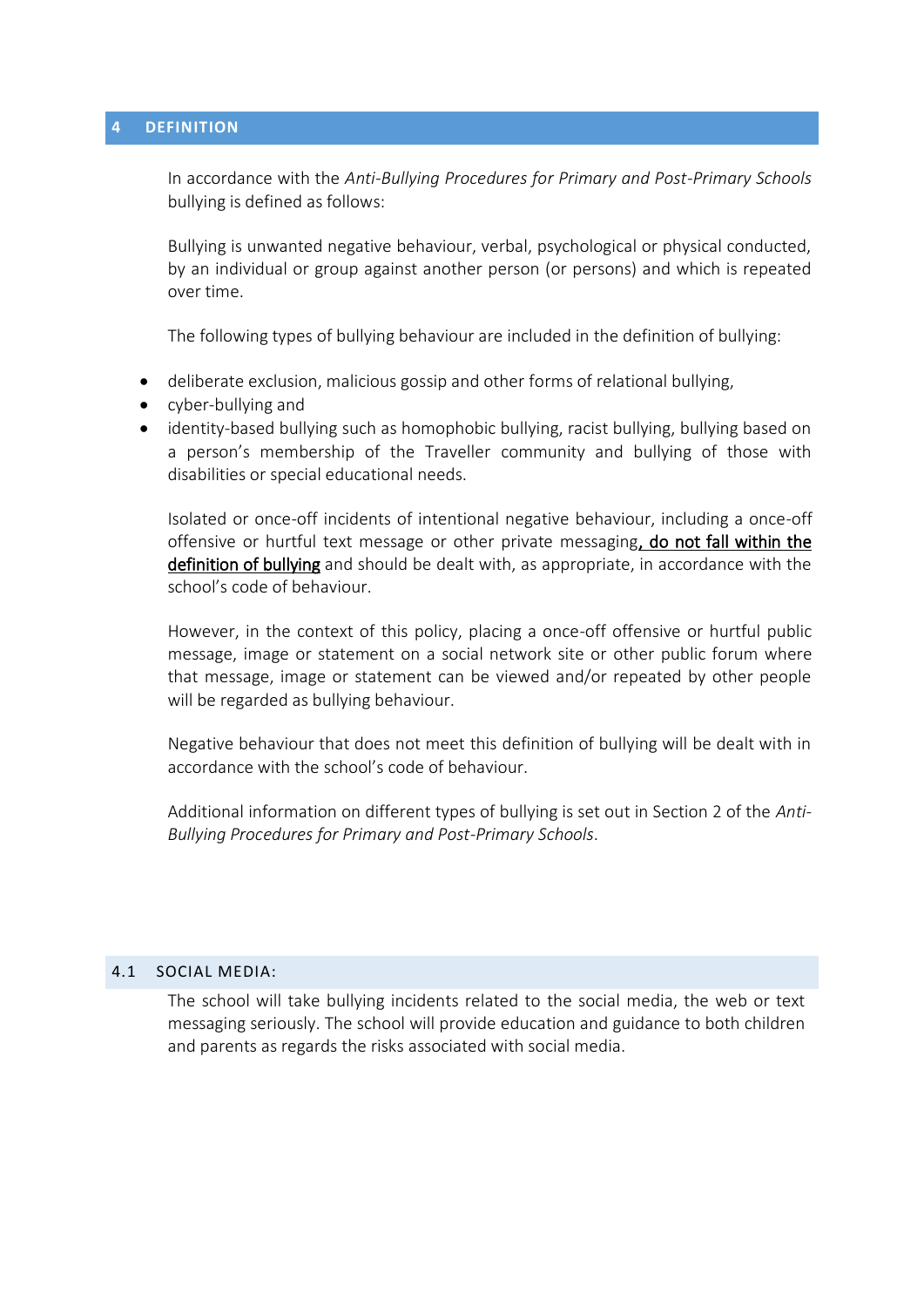# Examples of bullying behaviours

| behaviours<br>General | Harassment based on any of the nine grounds in the                         |
|-----------------------|----------------------------------------------------------------------------|
| which apply to<br>all | equality legislation e.g. sexual<br>harassment,                            |
| types of bullying     | homophobic bullying, racist bullying etc.                                  |
|                       | Physical aggression                                                        |
|                       | Damage to property                                                         |
|                       | Name calling                                                               |
|                       | Slagging                                                                   |
|                       | The production, display or circulation of written words,                   |
|                       | pictures or other materials aimed at intimidating                          |
|                       | another person                                                             |
|                       | Offensive graffiti<br>$\bullet$                                            |
|                       | Extortion                                                                  |
|                       | Intimidation                                                               |
|                       | Insulting or offensive gestures                                            |
|                       | The "look"                                                                 |
|                       |                                                                            |
|                       | Invasion of personal space                                                 |
|                       | • A combination of any of the types listed.                                |
| Cyber                 | <b>Denigration:</b> Spreading rumours, lies or gossip to hurt<br>$\bullet$ |
|                       | a person's reputation                                                      |
|                       | Harassment: Continually sending vicious, mean or                           |
|                       | disturbing messages to an individual                                       |
|                       | <b>Impersonation:</b> Posting offensive or aggressive                      |
|                       | messages under another person's name                                       |
|                       | Flaming: Using inflammatory or vulgar words to                             |
|                       | provoke an online fight                                                    |
|                       | Trickery: Fooling someone into sharing personal in-                        |
|                       | formation which you then post online                                       |
|                       | • Outing: Posting or<br>sharing confidential<br>or                         |
|                       | compromising information or images                                         |
|                       | • Exclusion: Purposefully excluding someone from an                        |
|                       | online group                                                               |
|                       | Cyber stalking: Ongoing harassment and denigration                         |
|                       | that causes a person considerable fear for his/her                         |
|                       | safety                                                                     |
|                       | Silent telephone/mobile phone call                                         |
|                       | Abusive telephone/mobile phone calls                                       |
|                       | Abusive text message                                                       |
|                       | Abusive email                                                              |
|                       | Abusive communication on social networks e.g.                              |
|                       | Facebook/Ask.fm/ Twitter/You Tube or on games                              |
|                       | consoles                                                                   |
|                       | Abusive website comments/Blogs/Pictures Abusive                            |
|                       | posts on any form of communication technology                              |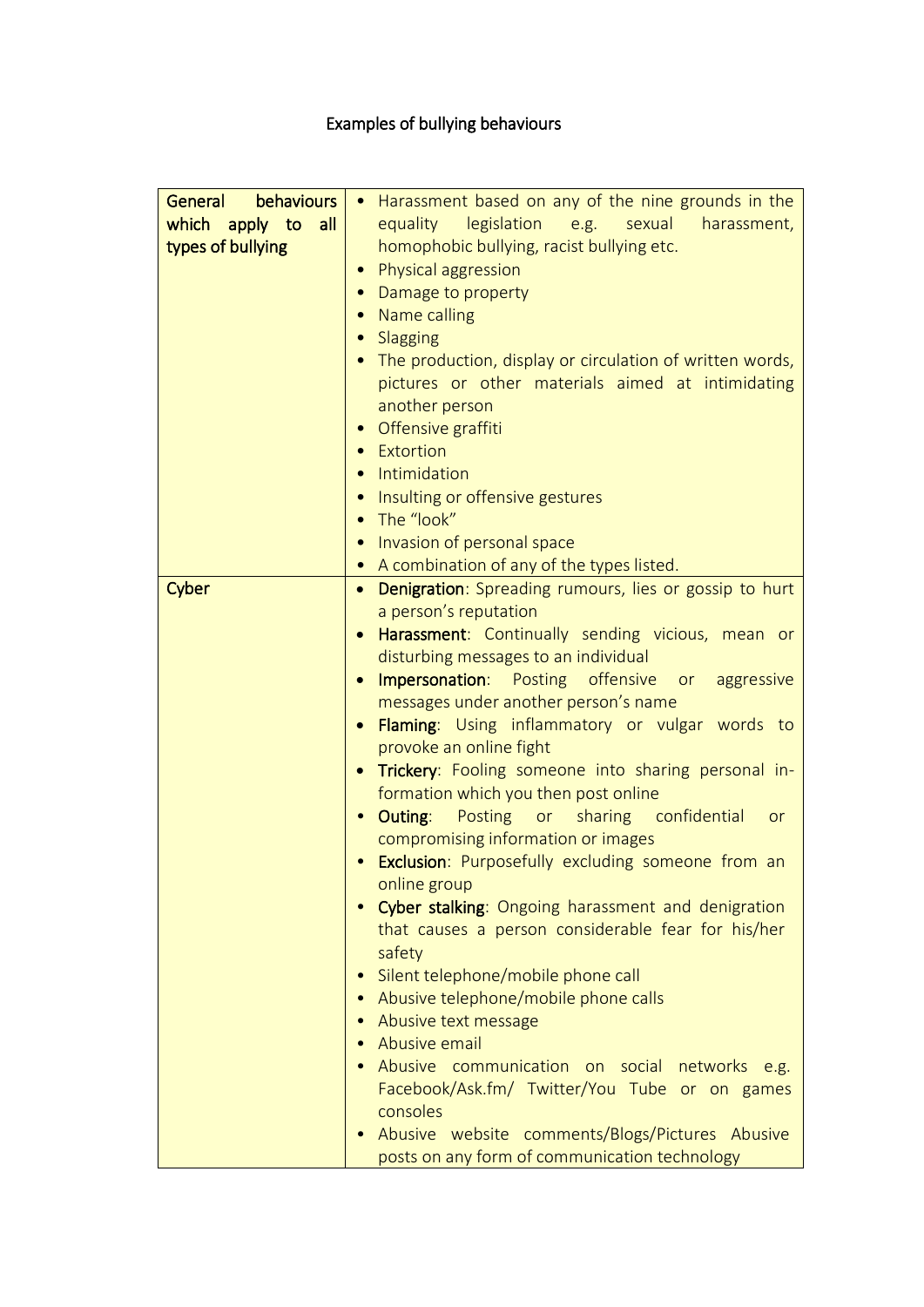#### Identity Based Behaviours

Including any of the nine discriminatory grounds mentioned in Equality Legislation (gender including transgender, civil status, family status, sexual orientation, religion, age, disability, race and membership of the Traveller community).

| Homophobic<br>and<br><b>Transgender</b><br>Race,<br>nationality,<br>background<br>ethnic<br>and membership of<br><b>Traveller</b><br>the<br>community | Spreading rumours about a person's sexual orientation<br>$\bullet$<br>Taunting a person of a different sexual orientation<br>Name calling e.g. Gay, queer, lesbianused in a<br>derogatory manner<br>Physical intimidation or attacks<br>$\bullet$<br><b>Threats</b><br>$\bullet$<br>Discrimination, prejudice, comments or insults about<br>$\bullet$<br>colour, nationality, culture, social class, religious beliefs,<br>ethnic or traveller background<br>Exclusion on the basis of any of the above         |
|-------------------------------------------------------------------------------------------------------------------------------------------------------|-----------------------------------------------------------------------------------------------------------------------------------------------------------------------------------------------------------------------------------------------------------------------------------------------------------------------------------------------------------------------------------------------------------------------------------------------------------------------------------------------------------------|
| Relational                                                                                                                                            | This involves manipulating relationships as a means of<br>bullying. Behaviours include:<br><b>Malicious gossip</b><br>$\bullet$<br><b>Isolation &amp; exclusion</b><br>Ignoring<br>$\bullet$<br>Excluding from the group<br>$\bullet$<br>Taking someone's friends away<br>"Bitching"<br>$\bullet$<br><b>Spreading rumours</b><br>$\bullet$<br><b>Breaking confidence</b><br>$\bullet$<br>Talking loud enough so that the victim can hear<br>The "look"<br>Use or terminology such as 'nerd' in a derogatory way |
| <b>Sexual</b>                                                                                                                                         | Unwelcome<br>or inappropriate sexual comments or<br>$\bullet$<br>touching<br>Harassment<br>$\bullet$                                                                                                                                                                                                                                                                                                                                                                                                            |
| <b>Educational</b><br><b>Special</b><br>Needs,<br><b>Disability</b>                                                                                   | Name calling<br>$\bullet$<br>Taunting others because of their disability or learning<br>$\bullet$<br>needs<br>Taking advantage of some pupils' vulnerabilities and<br>limited capacity to recognise and defend themselves<br>against bullying<br>Taking advantage of some pupils' vulnerabilities and<br>limited capacity to understand social situations and<br>social cues.<br>Mimicking a person's disability<br>Setting others up for ridicule                                                              |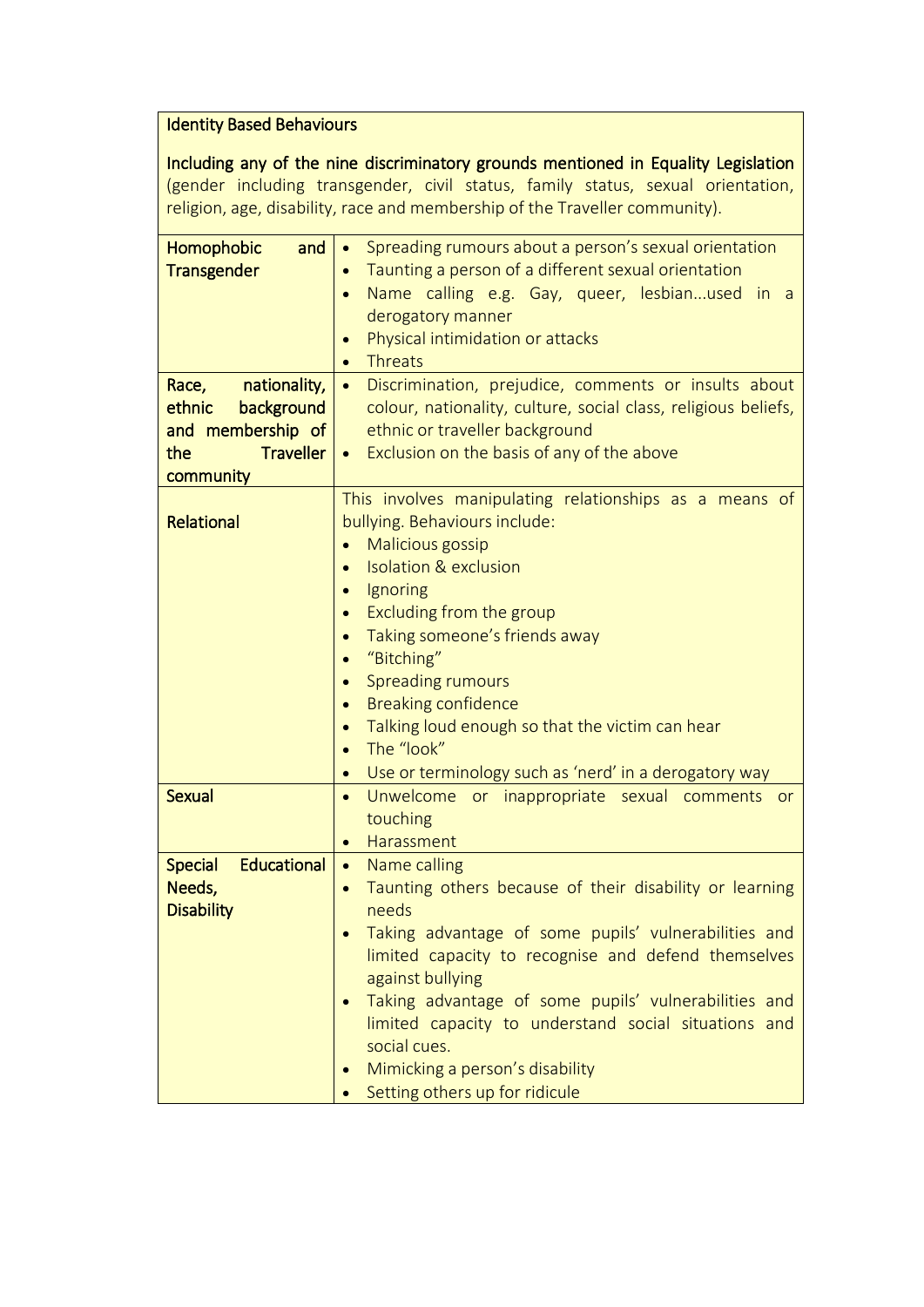#### **5 RELEVANT TEACHERS FOR INVESTIGATING AND DEALING WITH BULLYING:**

(see Section 6.8.4 of the Anti-Bullying Procedures for Primary and Post-Primary Schools):

Class Teacher

Learning Support/Resource Teacher

Principal

All staff members will adopt the 'reform, not blame' approach to anti-bullying

A consistent and clear approach to dealing with bullying when it occurs is essential to effective practice. The member of teaching staff who has responsibility for investigating and dealing with bullying will normally be the class teacher. However, a pupil or parent may bring a bullying concern to any teacher in the school. Individual teachers must take appropriate measures regarding reports of bullying behaviour in accordance with the school's anti-bullying policy.

#### **6 PREVENTION STRATEGIES**

The education and prevention strategies (including strategies specifically aimed at cyber- bullying and identity-based bullying including in particular, homophobic and transphobic bullying) that will be used by the school are as follows (see Section 6.5 of the *Anti-Bullying Procedures for Primary and Post-Primary Schools*):

- The anti-bullying module of the SPHE programme as it applies during each school year
- As self-esteem is a major factor in determining behaviour, the school will, through both their curricular and extra-curricular programmes, provide pupils with opportunities to develop a positive sense of self-worth. Initiatives and programmes focused on developing pupils' awareness and understanding of bullying, including its causes and effects, should deal explicitly with the issue of identity-based bullying and in particular homophobic and transphobic bullying. Programmes will be adopted in accordance with Department guidelines as these programmes become available.
- The school's approach to tackling and preventing bullying takes particular account of the needs of pupils with disabilities or with SEN. Approaches to decreasing the likelihood of bullying for pupils with SEN include improving inclusion, focusing on developing social skills, paying attention to key moments such as transitioning from primary to post-primary and cultivating a good school culture which has respect for all and helping one another as central.
- The school's prevention and awareness raising measures will be appropriate to the type of bullying and take into account the age and gender of the pupils involved. The school will work to raise the awareness of bullying so that all members of the school community understand what bullying is and how the school deals with bullying behaviour.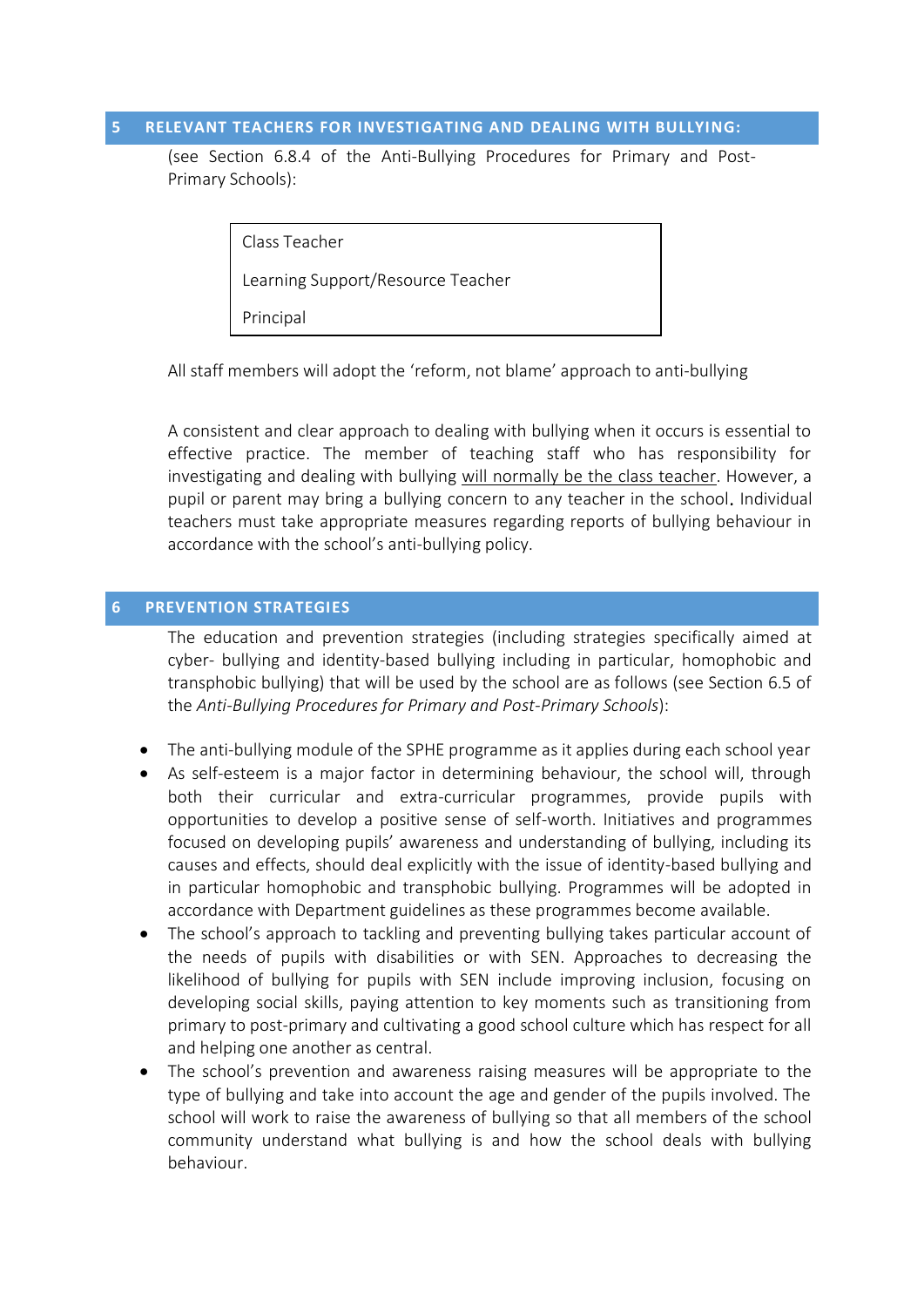*Examples of Programmes currently used in the school: (Please note these programmes may be changed/added to as the school grows and more material and resources becomes available.)*

- $\triangleright$  Stay Safe
- $\triangleright$  Walk Tall
- $\triangleright$  Fun Friends

#### **7 PRACTICAL TIPS FOR BUILDING A POSITIVE SCHOOL CULTURE AND CLIMATE**

The following are some practical tips for immediate actions that can be taken to help build a positive school culture and climate and to help prevent and tackle bullying behaviour.

- Model respectful behaviour to all members of the school community at all times.
- Catch them being good notice and acknowledge desired respectful behaviour by providing positive attention.
- Consistently tackle the use of discriminatory and derogatory language in the school this includes homophobic and racist language and language that is belittling of pupils with a disability or SEN.
- Give constructive feedback to pupils when respectful behaviour and respectful language are absent.
- Follow up and follow through with pupils who ignore the rules.
- Actively involve parents and/or the Parents' Association in awareness raising campaigns around social media.
- Actively promote the right of every member of the school community to be safe and secure in school.
- All staff can actively watch out for signs of bullying behaviour.
- Ensure there is adequate outdoor supervision.
- School staff can get pupils to help them to identify bullying "hot spots" and "hot times" for bullying in the school.
	- $\triangleright$  Hot spots tend to be in the playground/school vard/outdoor areas, changing rooms, corridors and other areas of unstructured supervision.
	- $\triangleright$  Hot times again tend to be times where there is less structured supervision such as when pupils are in the playground/school yard or moving classrooms.
- As the school grows support the establishment and work of student councils.

#### **8 PROCEDURES FOR INVESTIGATING AND DEALING WITH BULLYING.**

The school's procedures for investigation, follow-up and recording of bullying behaviour and the established intervention strategies used by the school for dealing with cases of bullying behaviour are as follows (see Section 6.8 of the Anti-Bullying Procedures for Primary and Post-Primary Schools):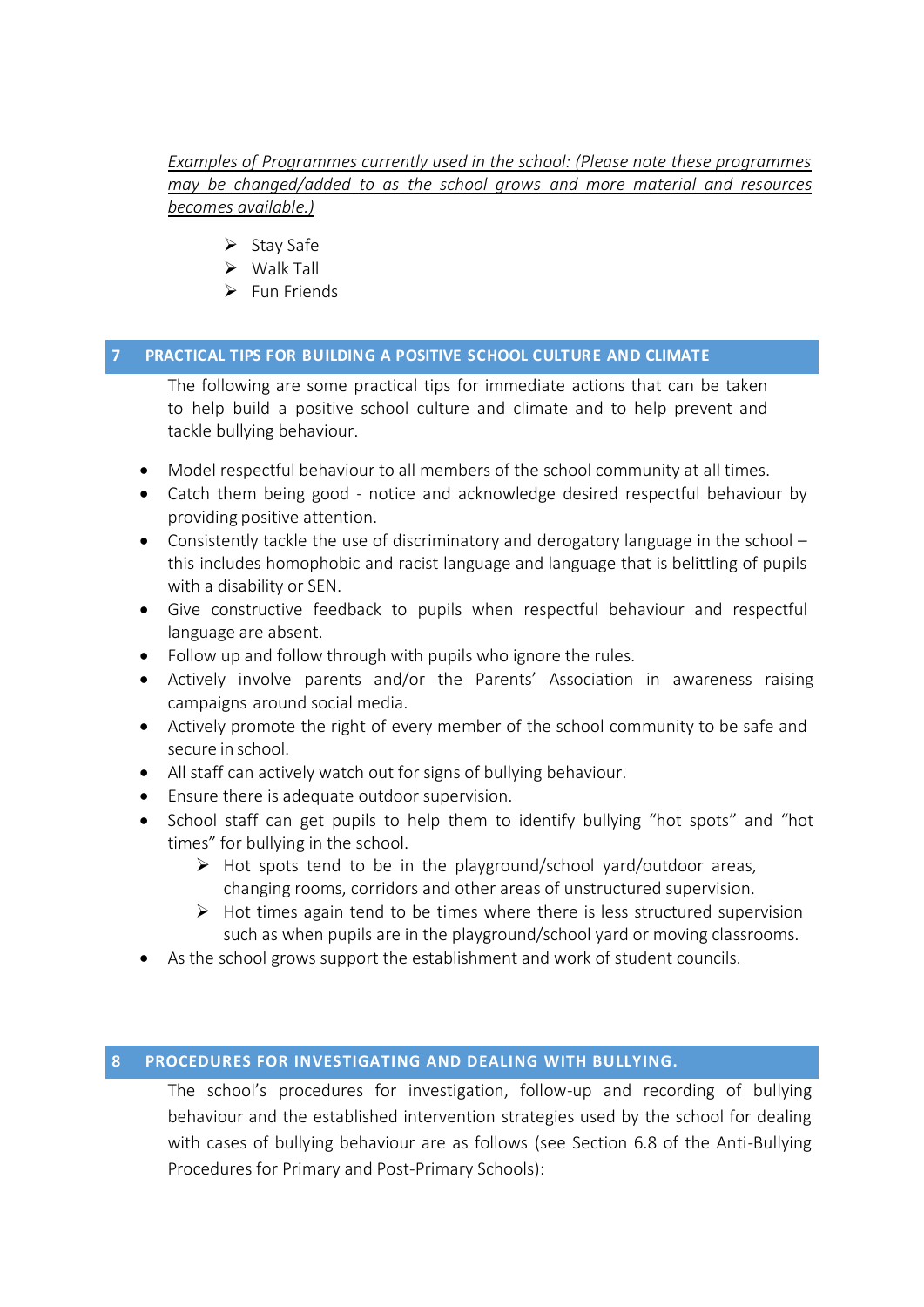(i) The primary aim for the relevant teacher in investigating and dealing with bullying is to resolve any issues and to restore, as far as is practicable, the relationships of the parties involved (rather than to apportion blame);

(ii) In investigating and dealing with bullying, the teacher will exercise his/her professional judgement to determine whether bullying has occurred and how best the situation might be resolved;

(iii) All reports, including anonymous reports of bullying must be investigated and dealt with by the relevant teacher. In that way pupils will gain confidence in 'telling'. This confidence factor is of vital importance. It should be made clear to all pupils that when they report incidents of bullying, they are not considered to be telling tales but are behaving responsibly;

(iv) Non-teaching staff such as secretaries and special needs assistants (SNAs) must be encouraged to report any incidents of bullying behaviour witnessed by them, or mentioned to them, to the relevant teacher.

(v) Parents and pupils are required to co-operate with any investigation and assist the school in resolving any issues and restoring, as far as is practicable, the relationships of the parties involved as quickly as possible;

(vi) It is very important that all involved (including each set of pupils and parents) understand the above approach from the outset;

(vii) Teachers should take a calm, unemotional problem-solving approach when dealing with incidents of alleged bullying behaviour reported by pupils, staff or parents;

(viii) Incidents are generally best investigated outside the classroom situation to ensure the privacy of all involved;

(ix) All interviews should be conducted with sensitivity and with due regard to the rights of all pupils concerned. Pupils who are not directly involved can also provide very useful information in this way;

(x) When analysing incidents of bullying behaviour, the relevant teacher should seek answers to questions of what, where, when, who and why. This should be done in a calm manner, setting an example in dealing effectively with a conflict in a nonaggressive manner;

(xi) If a group is involved, each member should be interviewed individually at first.

Thereafter, all those involved should be met as a group. At the group meeting, each member should be asked for his/her account of what happened to ensure that everyone in the group is clear about each other's statements;

(xii) Each member of a group should be supported through the possible pressures that they may face them from the other members of the group after interview by the teacher;

(xiii) It may also be appropriate or helpful to ask those involved to write down their account of the incident(s);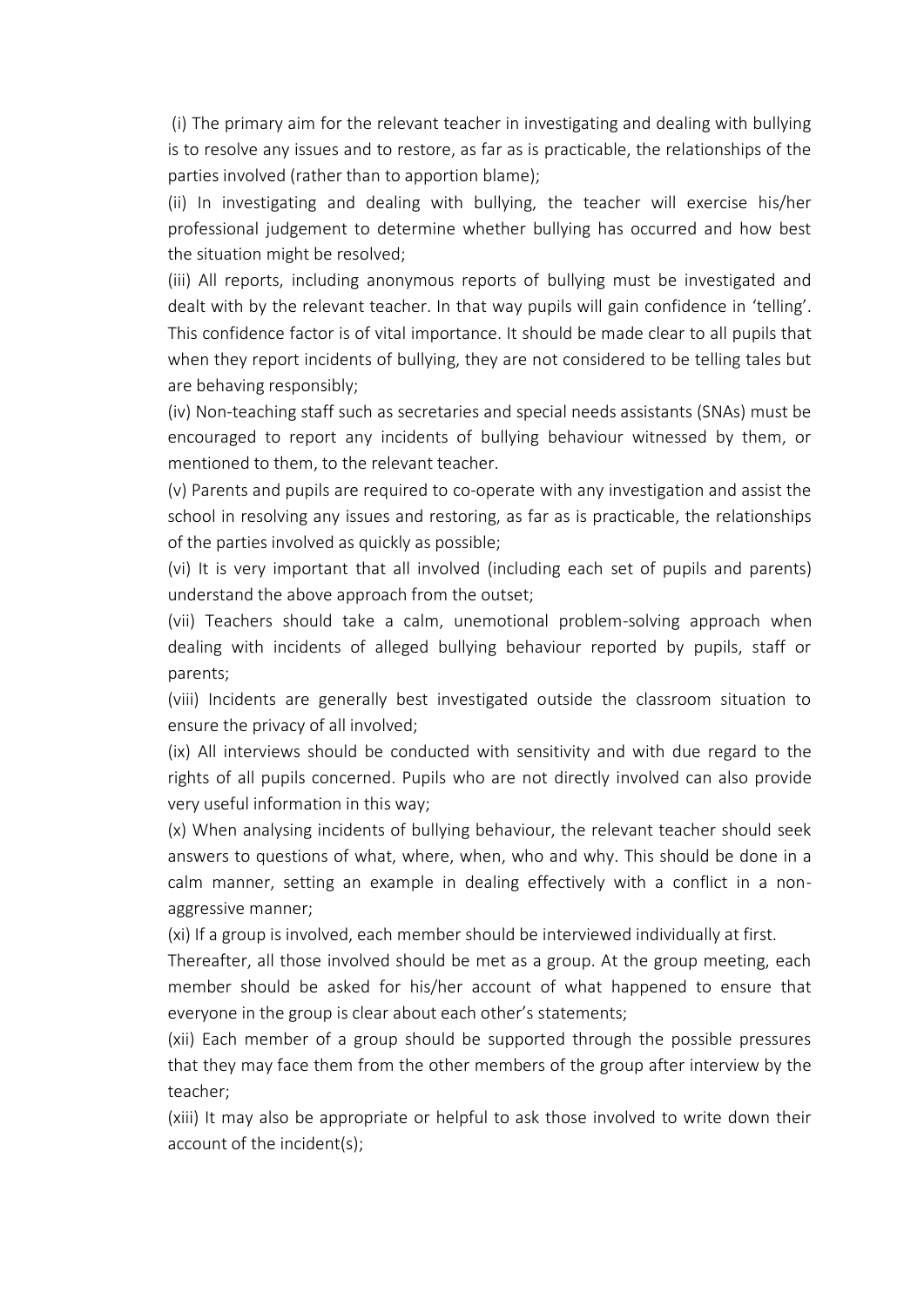(xiv) In cases where it has been determined by the relevant teacher that bullying behaviour has occurred, the parents of the parties involved should be contacted at an early stage to inform them of the matter and explain the actions being taken (by reference to the school policy). The school should give parents an opportunity of discussing ways in which they can reinforce or support the actions being taken by the school and the supports for their pupils;

(xv) Where the relevant teacher has determined that a pupil has been engaged in bullying behaviour, it should be made clear to him/her how he/she is in breach of the school's anti-bullying policy and efforts should be made to try to get him/her to see the situation from the perspective of the pupil being bullied;

(xvi) It must also be made clear to all involved (each set of pupils and parents) that in any situation where disciplinary sanctions are required, this is a private matter between the pupil being disciplined, his or her parents and the school;

(xvii) Follow-up meetings with the relevant parties involved should be arranged separately with a view to possibly bringing them together at a later date if the pupil who has been bullied is ready and agreeable. This can have a therapeutic effect;

(xviii) In cases where the relevant teacher considers that the bullying behaviour has not been adequately and appropriately addressed within 20 school days after he/she has determined that bullying behaviour has occurred, it must be recorded by the relevant teacher in the recording template at **Appendix 1.** 

(xix) In determining whether a bullying case has been adequately and appropriately addressed the relevant teacher must, as part of his/her professional judgement, take the following factors into account:

- Whether the bullying behaviour has ceased;
- Whether any issues between the parties have been resolved as far as is practicable;
- Whether the relationships between the parties have been restored as far as is practicable; and
- Any feedback received from the parties involved, their parents or the School Principal or Deputy Principal (when appointed);

(xx) Where a parent is not satisfied that the school has dealt with a bullying case in accordance with these procedures, the parents must be referred, as appropriate, to the school's complaints procedures;

(xxi) In the event that a parent has exhausted the school's complaints procedures and is still not satisfied, the school must advise the parents of their right to make a complaint to the Ombudsman for Children.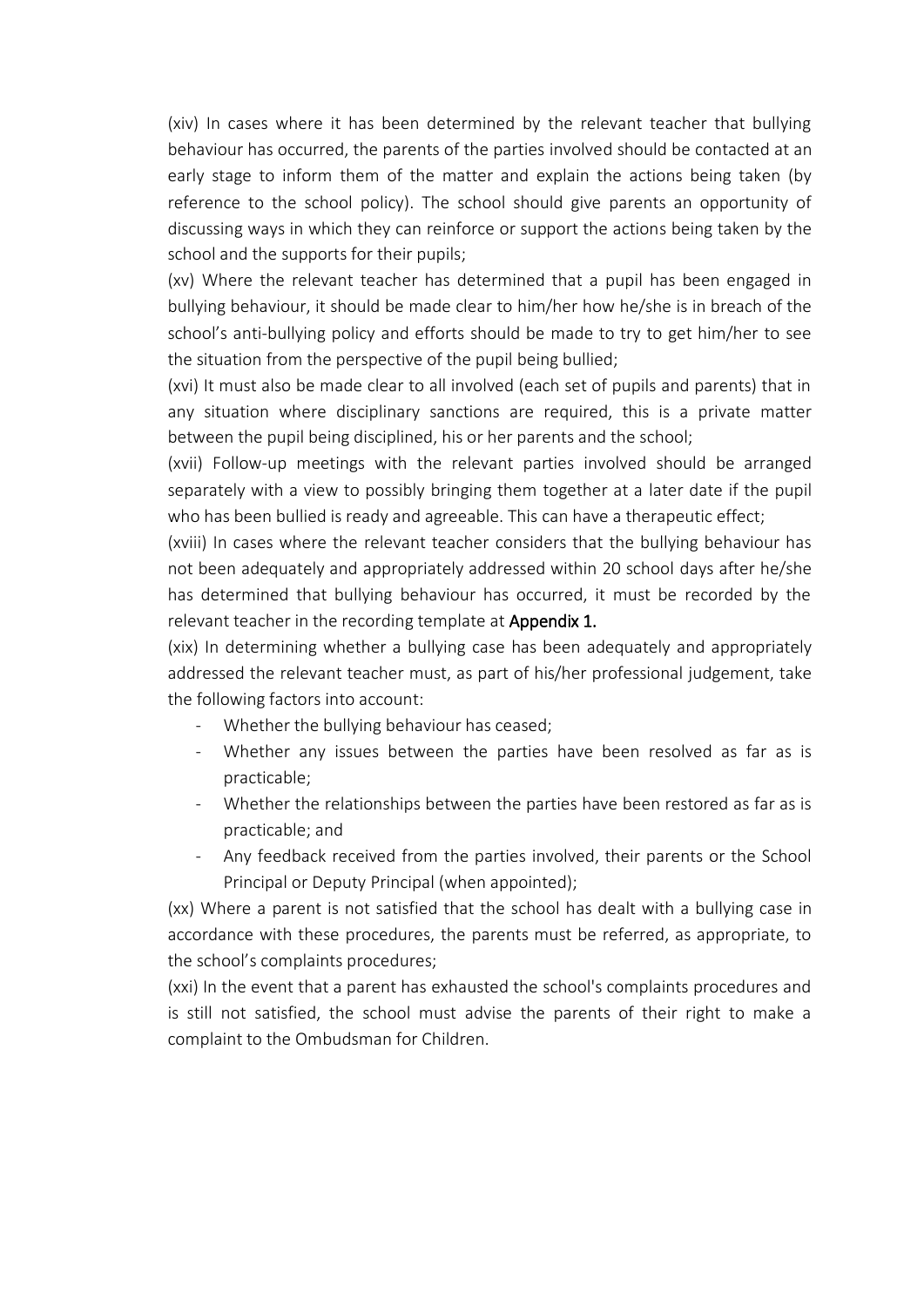#### **9 PROGRAMME OF SUPPORT**

The school's programme of support for working with pupils affected by bullying is as follows:

### Bullied pupils:

- Ending the bullying behaviour,
- Changing the school culture to foster more respect for bullied pupils and all pupils,
- Changing the school culture to foster greater empathy towards and support for bullied pupils,
- Indicating clearly that the bullying is not the fault of the targeted pupil through the awareness-raising programme,
- Indicating clearly that the bullying is not the fault of the targeted pupil through the speedy identification of those responsible and speedy resolution of bullying situations,
- After resolution, enabling bullied pupils to complete a victim-impact statement,
- Helping bullied pupils raise their self-esteem by encouraging them to become involved in activities that help develop friendships and social skills (e.g. participation in group work in class and in extra-curricular group or team activities during or after school).
- Implementing a 'buddy system' in the school (*if applicable*),

#### Bullying pupils:

- Making it clear that bullying pupils who reform are not blamed or punished and get a 'clean sheet,'
- Making it clear that bullying pupils who reform are doing the right and honourable thing and giving them praise for this,
- Helping those who need to raise their self-esteem by encouraging them to become involved in activities that develop friendships and social skills (e.g. participation in group work in class and in extra-curricular group or team activities during or after school),
- Using learning strategies throughout the school and the curriculum to help enhance pupils' feelings of self-worth,
- In dealing with negative behaviour in general, encouraging teachers and parents to focus on, challenge and correct the behaviour while supporting the child,
- In dealing with bullying behaviour seeking resolution and offering a fresh start with a 'clean sheet' and no blame in return for keeping a promise to reform.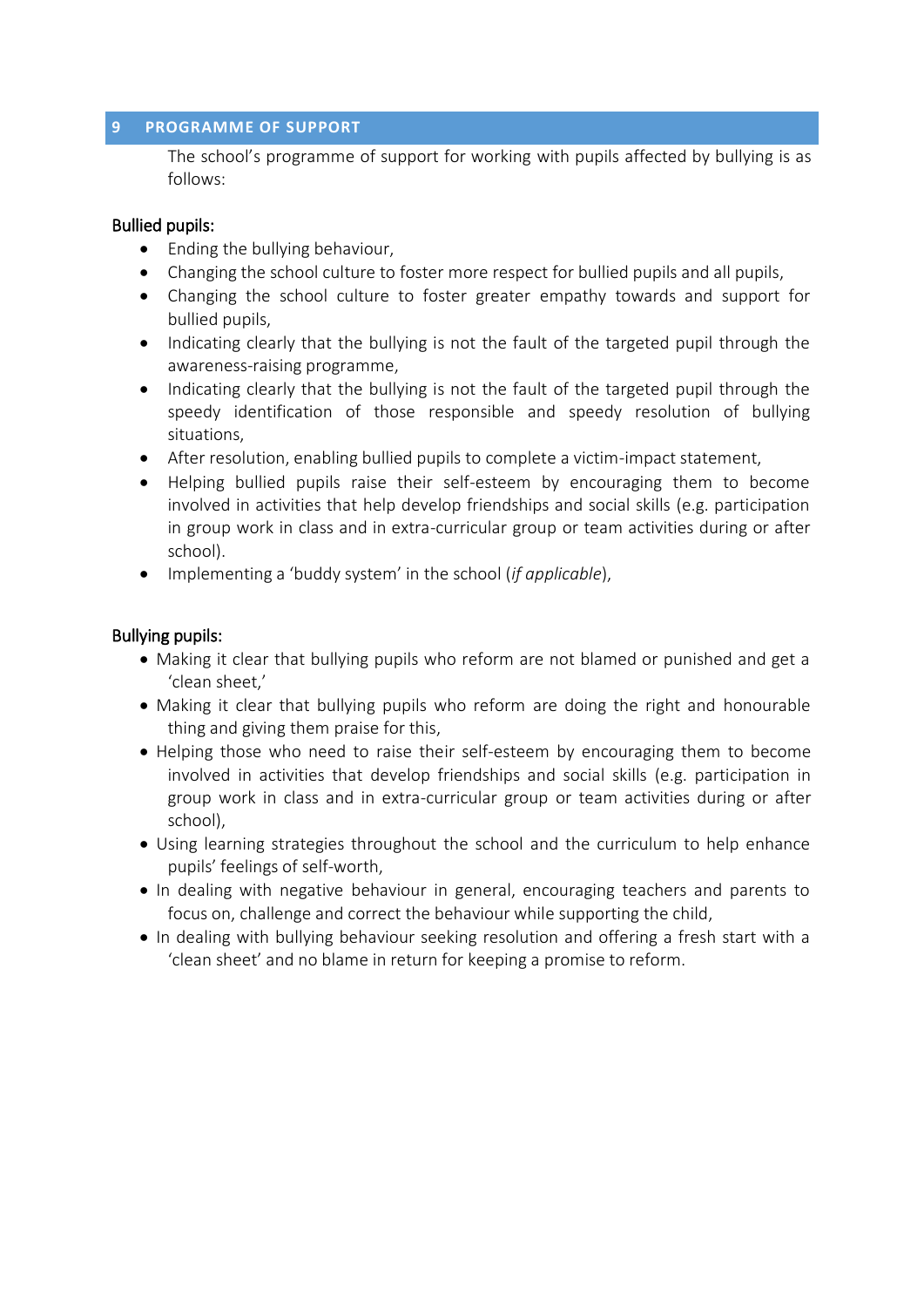#### **10 SUPERVISION AND MONITORING OF PUPILS**

The Board of Management confirms that appropriate supervision and monitoring policies and Practices are in place to both prevent and deal with bullying behaviour and to facilitate early intervention where possible.

The school operates an effective supervision rota at break times. An adequate number of adults supervise children on outings and at special events in the school. Children are discussed at weekly meetings. Incidents of bullying will be discussed at weekly meetings and staff will be made aware of certain children when necessary for the purposes of supervision at break times. A termly bullying report will be made to the Board of Management.

#### **11 PREVENTION OF HARASSMENT**

The Board of Management confirms that the school will, in accordance with its obligations under equality legislation, take all such steps that are reasonably practicable to prevent the sexual harassment of pupils or staff or the harassment of pupils or staff on any of the nine grounds specified i.e. gender including transgender, civil status, family status, sexual orientation, religion, age, disability, race and membership of the Traveller community.

#### **12 IMPLEMENTAION & RATIFICATION**

This policy and its implementation will be reviewed by the Board of Management once in every school year. The Parent Teacher Association was consulted in drawing up the policy. Written notification that the review has been completed will be made available to school personnel, published on the school website and provided to the Parent Teacher Association. A record of the review and its outcome will be made available, if requested, to the patron and the Department.

Signed: *Brevey* <del>Account</del> Signed:

(Chairperson of Board of Management) (Principal)

Date:  $\underline{8}^{\text{th}}$  of June, 2020  $\underline{0}$  Date: 8

<sup>th</sup> of June, 2020

Date of next annual review: June 2021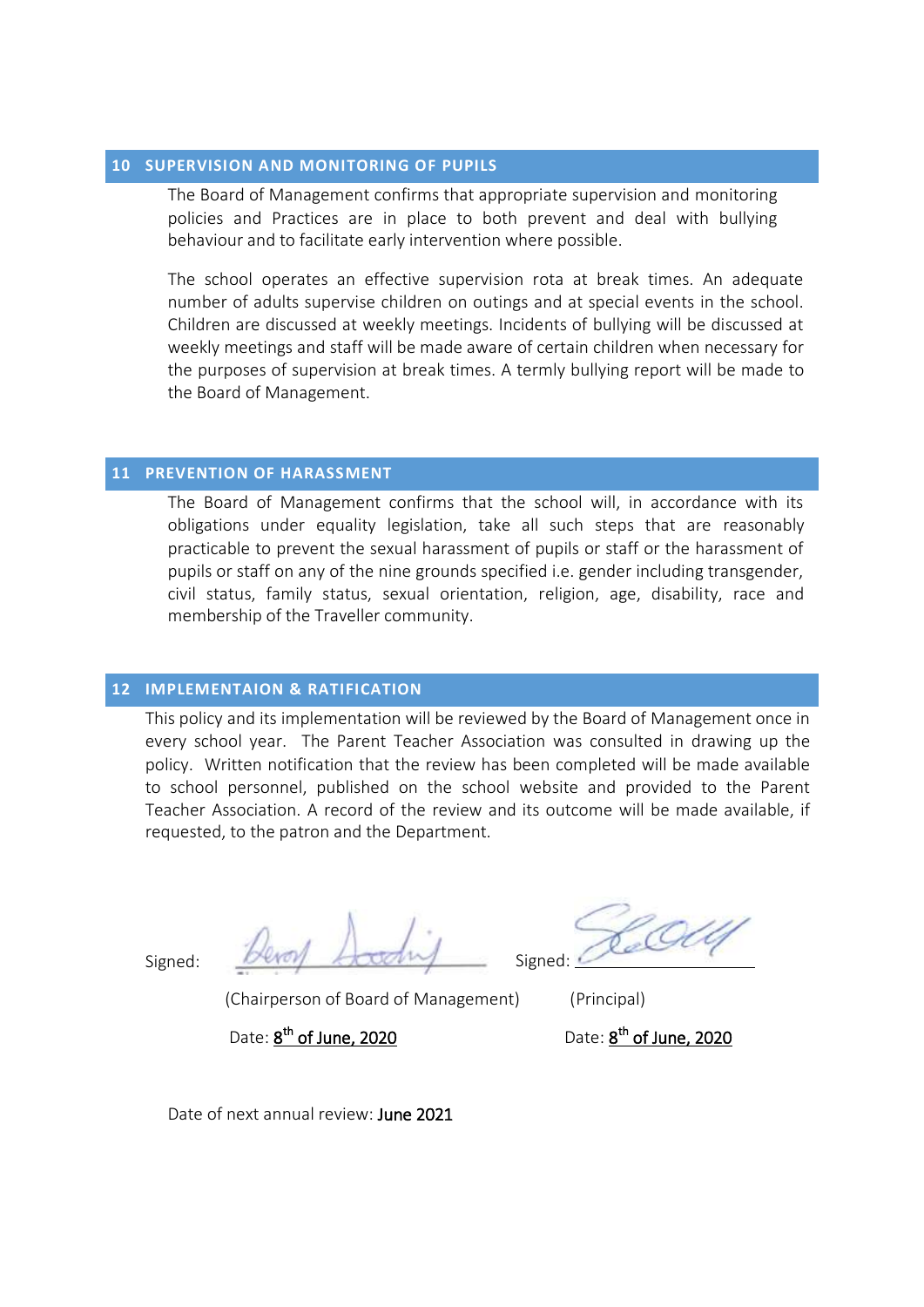#### **APPENDIX 1 TEMPLATE FOR RECORDING BULLYING BEHAVIOUR**

# 1. Name of pupil being bullied and class group

Name \_\_\_\_\_\_\_\_\_\_\_\_\_\_\_\_\_\_\_\_\_\_\_\_\_\_\_\_\_\_\_\_\_\_\_\_\_\_\_\_\_Class\_\_\_\_\_\_\_\_\_\_\_\_\_\_\_\_\_\_

#### 2. Name(s) and class(es) of pupil(s) engaged in bullying behaviour

| $\sim$ $\sim$ $\sim$ $\sim$ $\sim$ $\sim$ $\sim$ $\sim$ |  |  |  |
|---------------------------------------------------------|--|--|--|

3. Source of bullying concern/report (tick relevant box(es)\*

| Pupil concerned |  | Playground |
|-----------------|--|------------|
| Other Pupil     |  | Classroom  |
| Parent          |  | Corridor   |
| Teacher         |  | Toilets    |
| Other           |  | Other      |

4. Location of incidents (tick relevant box(es)\*

| Playground |  |
|------------|--|
| Classroom  |  |
| Corridor   |  |
| Toilets    |  |
| Other      |  |

# 5. Name of person(s) who reported the bullying concern

# 6. Type of Bullying Behaviour (tick relevant box(es)) \*

| Physical Aggression | Cyber-bullying |  |
|---------------------|----------------|--|
| Damage to Property  | Intimidation   |  |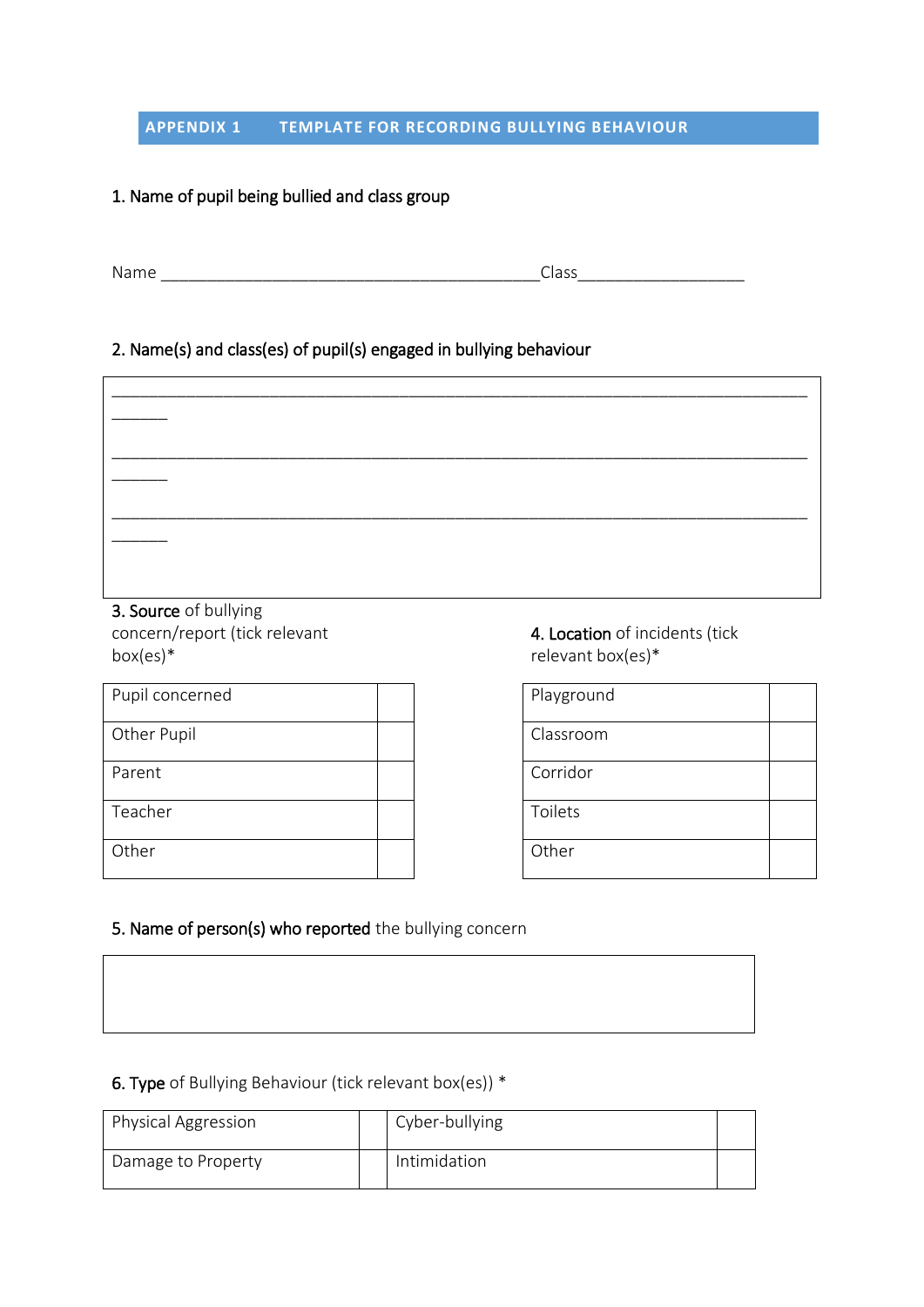| Isolation/Exclusion | <b>Malicious Gossip</b> |  |
|---------------------|-------------------------|--|
| Name Calling        | Other (specify)         |  |

# 7. Where behaviour is regarded as identity-based bullying, indicate the relevant category:

| Homophobic   Disability/SEN   Racist<br>related | Membership of<br>Traveller<br>community | Other (specify) |
|-------------------------------------------------|-----------------------------------------|-----------------|
|                                                 |                                         |                 |

# 8. Brief Description of bullying behaviour and its impact

# 9. Details of actions taken

Signed \_\_\_\_\_\_\_\_\_\_\_\_\_\_\_\_ \_\_\_\_ (Relevant Teacher) Date \_\_\_\_\_\_\_\_\_\_\_\_\_\_\_

Date submitted to Principal/Deputy Principal \_\_\_\_\_\_\_\_\_\_\_\_\_\_\_\_\_\_\_\_\_\_\_\_\_\_\_\_\_\_\_\_\_\_\_

\* Note: The categories listed in the tables 3, 4 & 6 are suggested, and schools may add to or amend these to suit their own circumstances.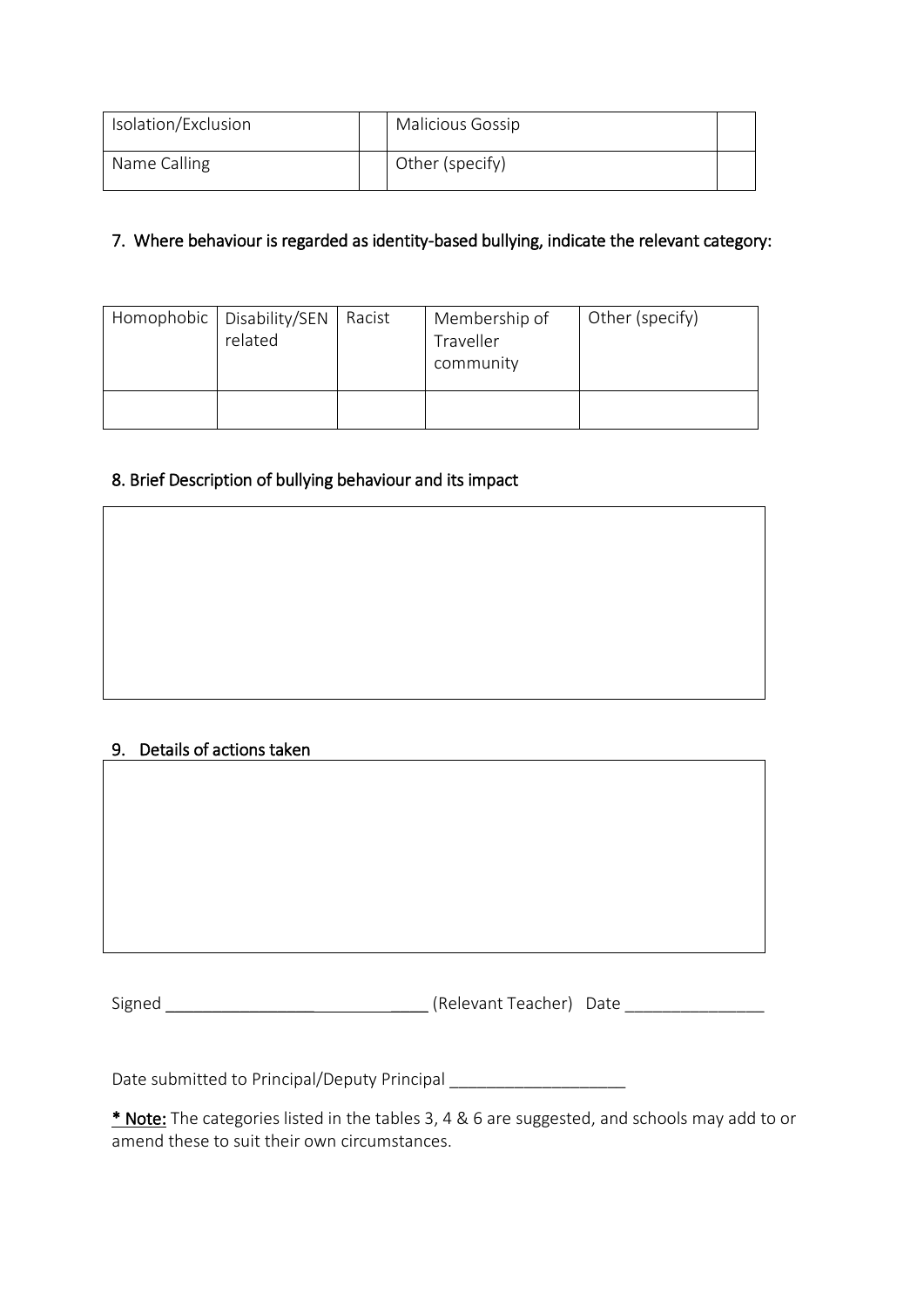# **13 APPENDIX 2 - CHECKLIST FOR ANNUAL REVIEW OF THE ANTI-BULLYING POLICY AND ITS IMPLEMENTATION**

The Board of Management (the Board) must undertake an annual review of the school's antibullying policy and its implementation. The following checklist must be used for this purpose. The checklist is an aid to conducting this review and is not intended as an exhaustive list. In order to complete the checklist, an examination and review involving both quantitative and qualitative analysis, as appropriate across the various elements of the implementation of the school's anti-bullying policy will be required.

Yes /No

| Has the Board formally adopted an anti-bullying policy that fully complies with<br>the requirements of the Anti-Bullying Procedures for Primary and Post-Primary<br>Schools?                                     |  |
|------------------------------------------------------------------------------------------------------------------------------------------------------------------------------------------------------------------|--|
| Has the Board published the policy on the school website and provided a copy to<br>the parents' association?                                                                                                     |  |
| Has the Board ensured that the policy has been made available to school staff<br>(including new staff)?                                                                                                          |  |
| Is the Board satisfied that school staff are sufficiently familiar with the policy and<br>procedures to enable them to effectively and consistently apply the policy and<br>procedures in their day to day work? |  |
| Has the Board ensured that the policy has been adequately communicated to all<br>pupils?                                                                                                                         |  |
| Has the policy documented the prevention and education strategies that the<br>school applies?                                                                                                                    |  |
| Have all of the prevention and education strategies been implemented?                                                                                                                                            |  |
| Has the effectiveness of the prevention and education strategies that have been<br>implemented been examined?                                                                                                    |  |
| Is the Board satisfied that all teachers are recording and dealing with incidents in<br>accordance with the policy?                                                                                              |  |
| Has the Board received and minuted the periodic summary reports of the<br>Principal?                                                                                                                             |  |
| Has the Board discussed how well the school is handling all reports of bullying                                                                                                                                  |  |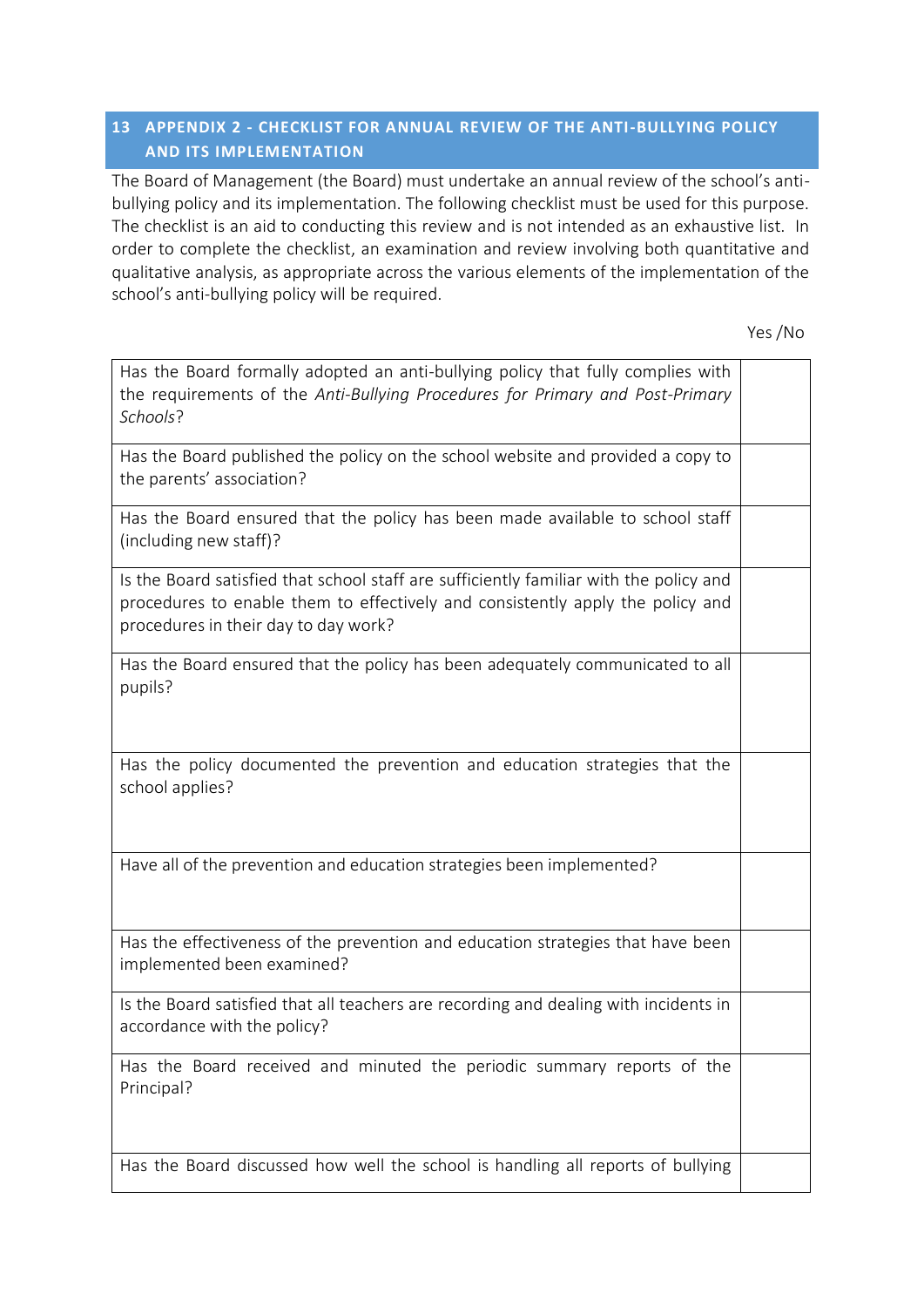| including those addressed at an early stage and not therefore included in the<br>Principal's periodic report to the Board?                                                             |  |
|----------------------------------------------------------------------------------------------------------------------------------------------------------------------------------------|--|
| Has the Board received any complaints from parents regarding the school's<br>handling of bullying incidents?                                                                           |  |
| Have any parents withdrawn their child from the school citing dissatisfaction with<br>the school's handling of a bullying situation?                                                   |  |
| Have any Ombudsman for Children investigations into the school's handling of a<br>bullying case been initiated or completed?                                                           |  |
| Has the data available from cases reported to the Principal (by the bullying<br>recording template) been analysed to identify any issues, trends or patterns in<br>bullying behaviour? |  |
| Has the Board identified any aspects of the school's policy and/or its<br>implementation that require further improvement?                                                             |  |
| Has the Board put in place an action plan to address any areas for improvement?                                                                                                        |  |

Signed \_\_\_\_\_\_\_\_\_\_\_\_\_\_\_\_\_\_\_\_\_\_\_\_\_\_\_\_\_\_\_\_\_\_\_\_\_ Date \_\_\_\_\_\_\_\_\_\_\_\_\_\_\_\_

Chairperson, Board of Management

Signed \_\_\_\_\_\_\_\_\_\_\_\_\_\_\_\_\_\_\_\_\_\_\_\_\_\_\_\_\_\_\_\_\_\_\_\_\_ Date \_\_\_\_\_\_\_\_\_\_\_\_\_\_\_\_

Principal